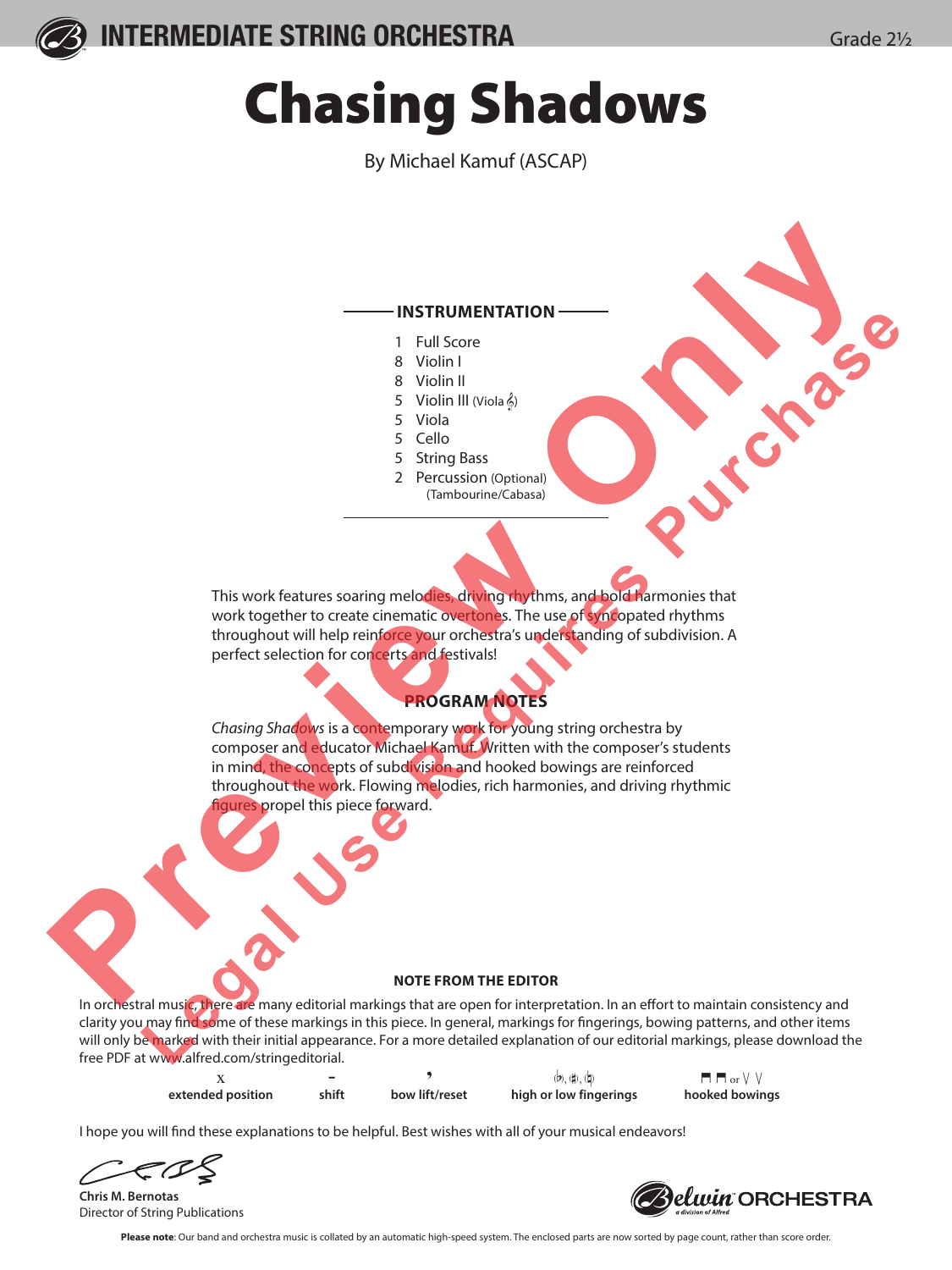### **NOTES TO THE CONDUCTOR**

As the style marking indicates, the introduction should be played in a mysterious manner. Attention to the dynamics will help add to the almost sinister quality of the introduction. In measure 8, the tempo should slow down, and the notes should be slightly separated from one another. Measure 9 begins the fast section, and while the tempo is indicated at MM 138-144, please utilize a tempo that allows the ensuing pizzicato rhythms to flow and groove without rushing. Throughout the piece, and especially in measures 9–20, accurate subdivision of the beat from every player in the orchestra is crucial. The A theme is stated by Violin 1 at measure 13 with pizzicato accompaniment and again at measure 21 with bowed accompaniment. The Cellos state the B theme beginning in the second half of measure 28. In measures 29–32, the pizzicato figures should have an accent on the "and" of one but without overpowering the melody in the Cellos. A second statement of the B theme begins in measure 36 in the Violin 2 part, and attention to balance may be needed. After a brief transitional passage at measure 45, the A theme returns in the Violas and Cellos at measure 49, followed by Violin 1 at measure  $57$ . A brief but exciting development section begins at measure 63 and should build up to the  $ff$  on beat 4 of measure 73. The A theme triumphantly returns at measure 75 with countermelodies in the Cellos at measure 75 and Violin 2 at measure 83. The piece should peak in volume at the end of measure 73 and again in the final two measures. Throughout the piece, melodic material should be played in a smooth, legato style and soar above the accompaniment by observing the indicated dynamic levels. The optional percussion part can be played by a percussionist but should be easily mastered by an orchestra member. The percussion part will add drive to the piece, as well as another color to the ensemble. **NOTES TO THE CONDUCTOR**<br>
NOTES TO THE CONDUCTOR<br>
manner Adventure in the dynamics when the bull of the president in a research preview of the dynamics when the dynamics when the state of the distribution of the base in th **Legal Use According to the Control of the Control of the Control of the Control of the Control of the Control of the Control of the Control of the Control of the Control of the Control of the Control of the Control of the** 

I hope you and your students enjoy studying and performing *Chasing Shadows*.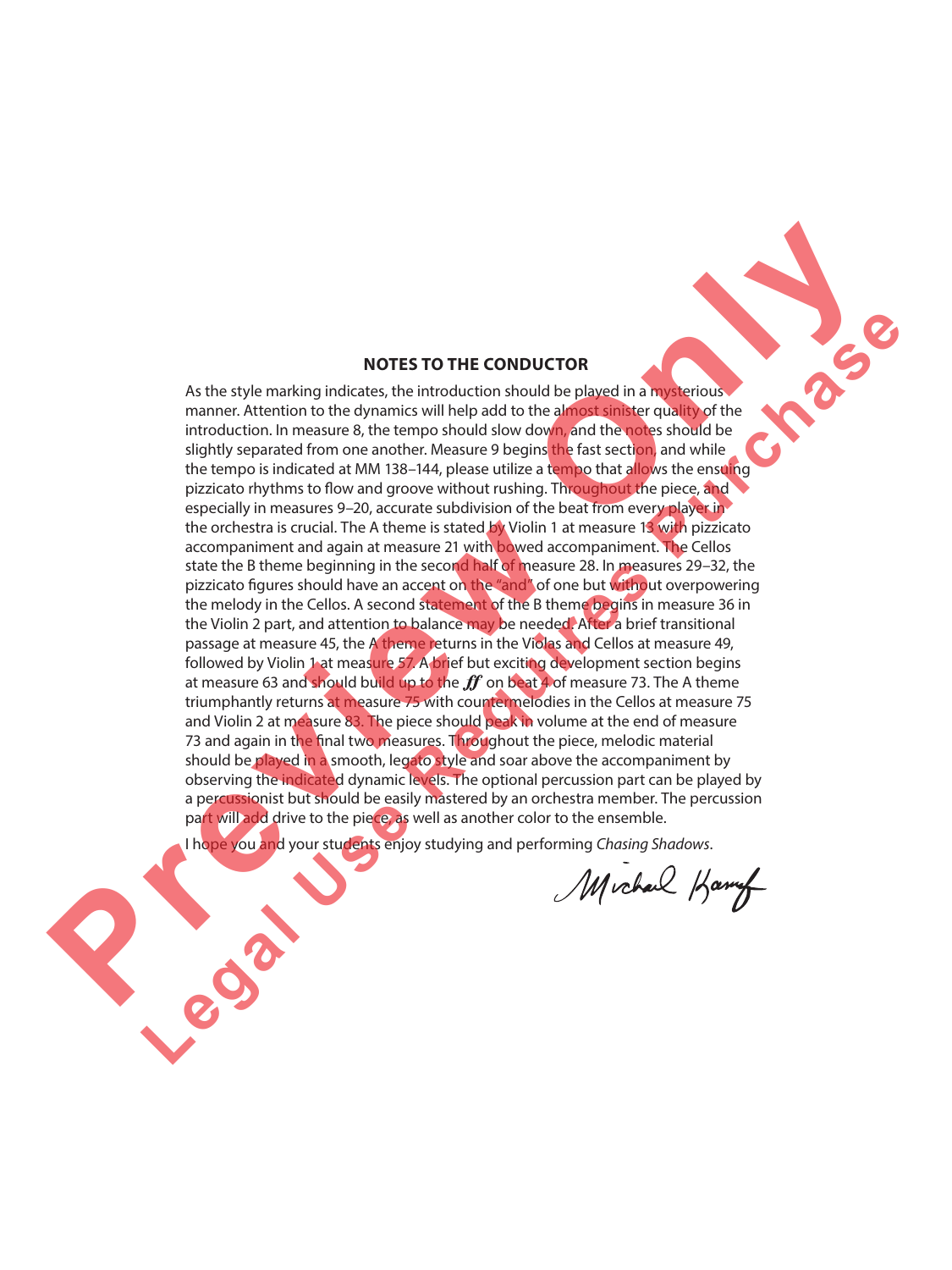# **Chasing Shadows**

Duration - 3:00

FULL SCORE By Michael Kamuf (ASCAP)

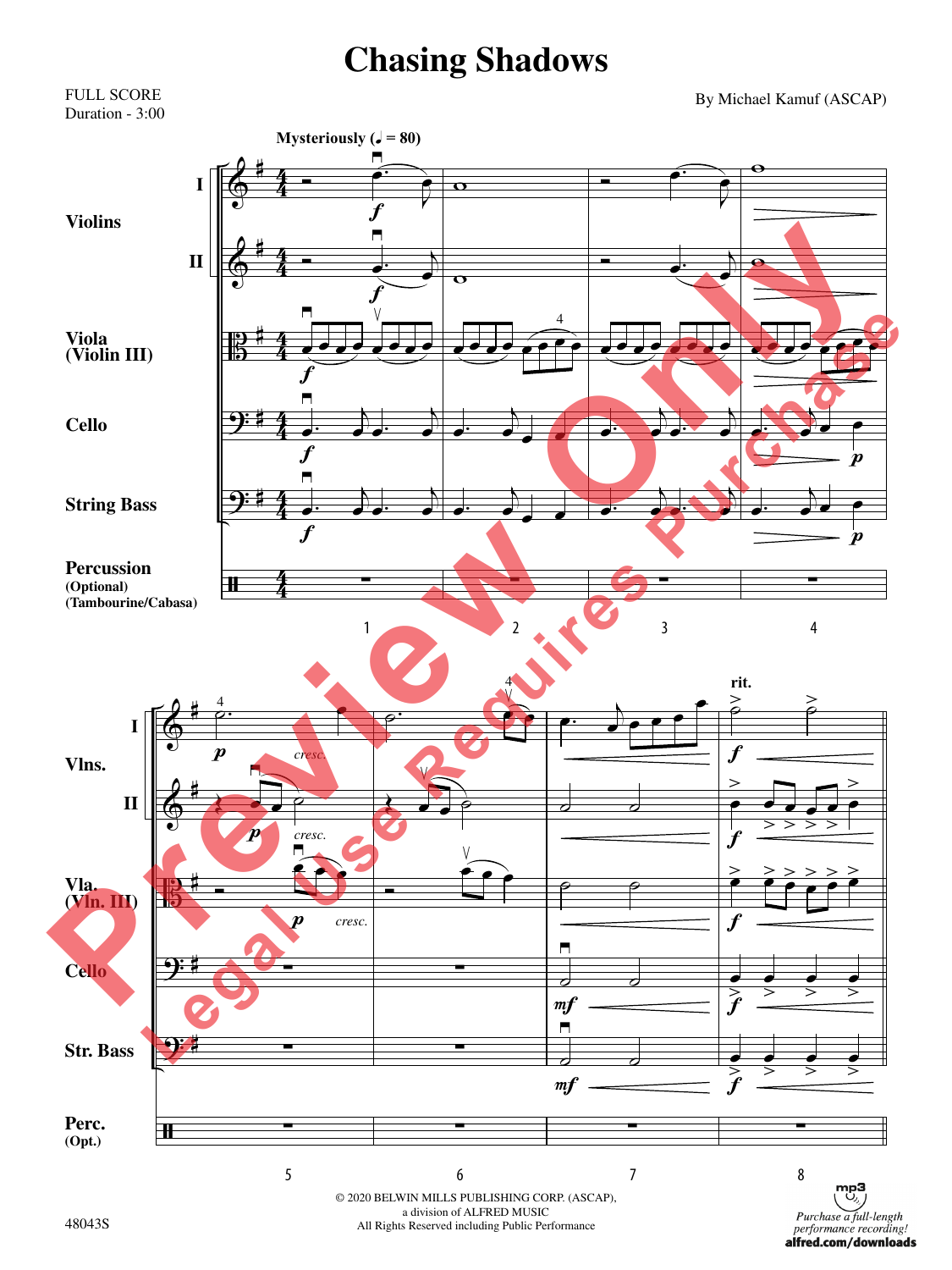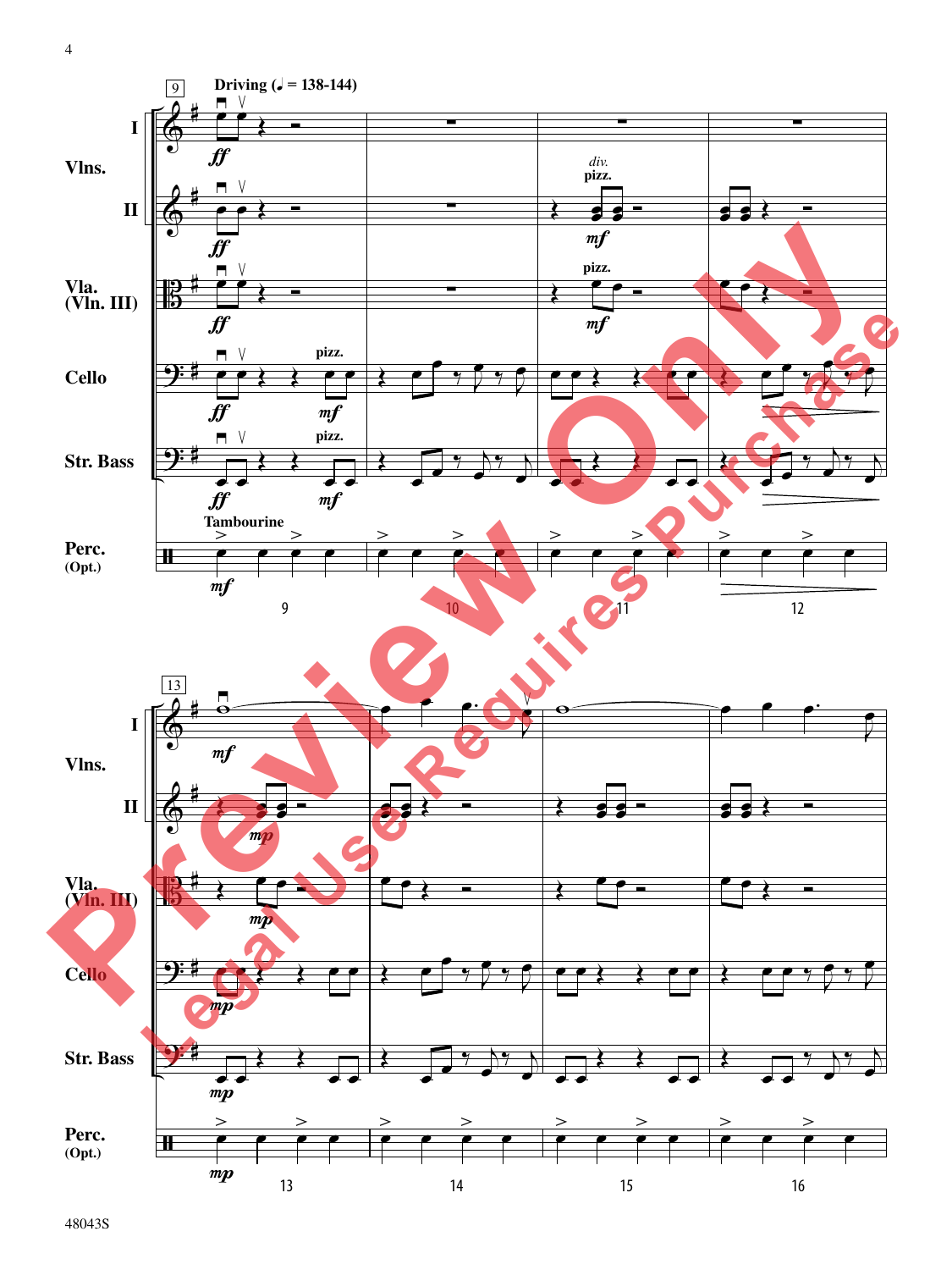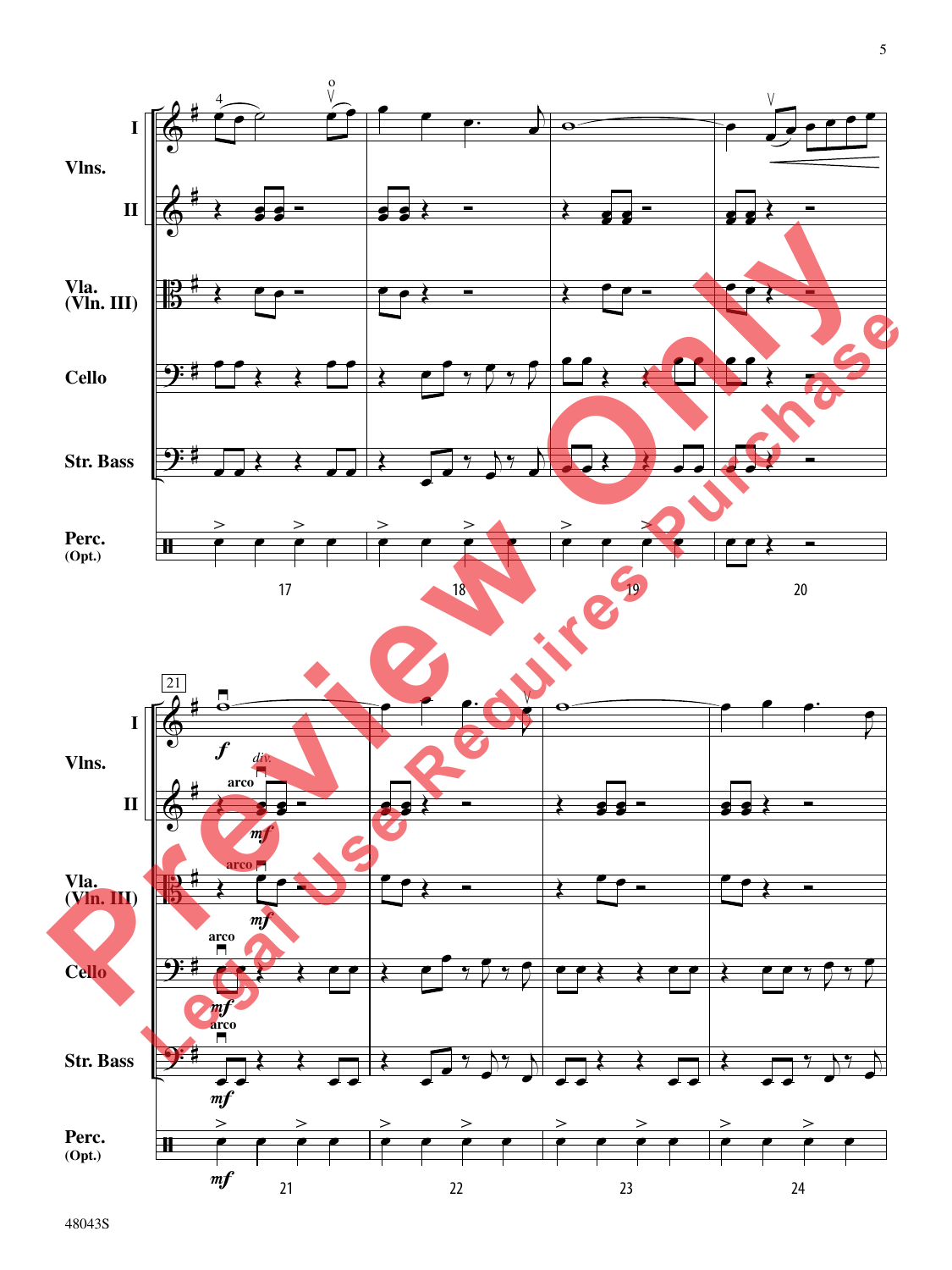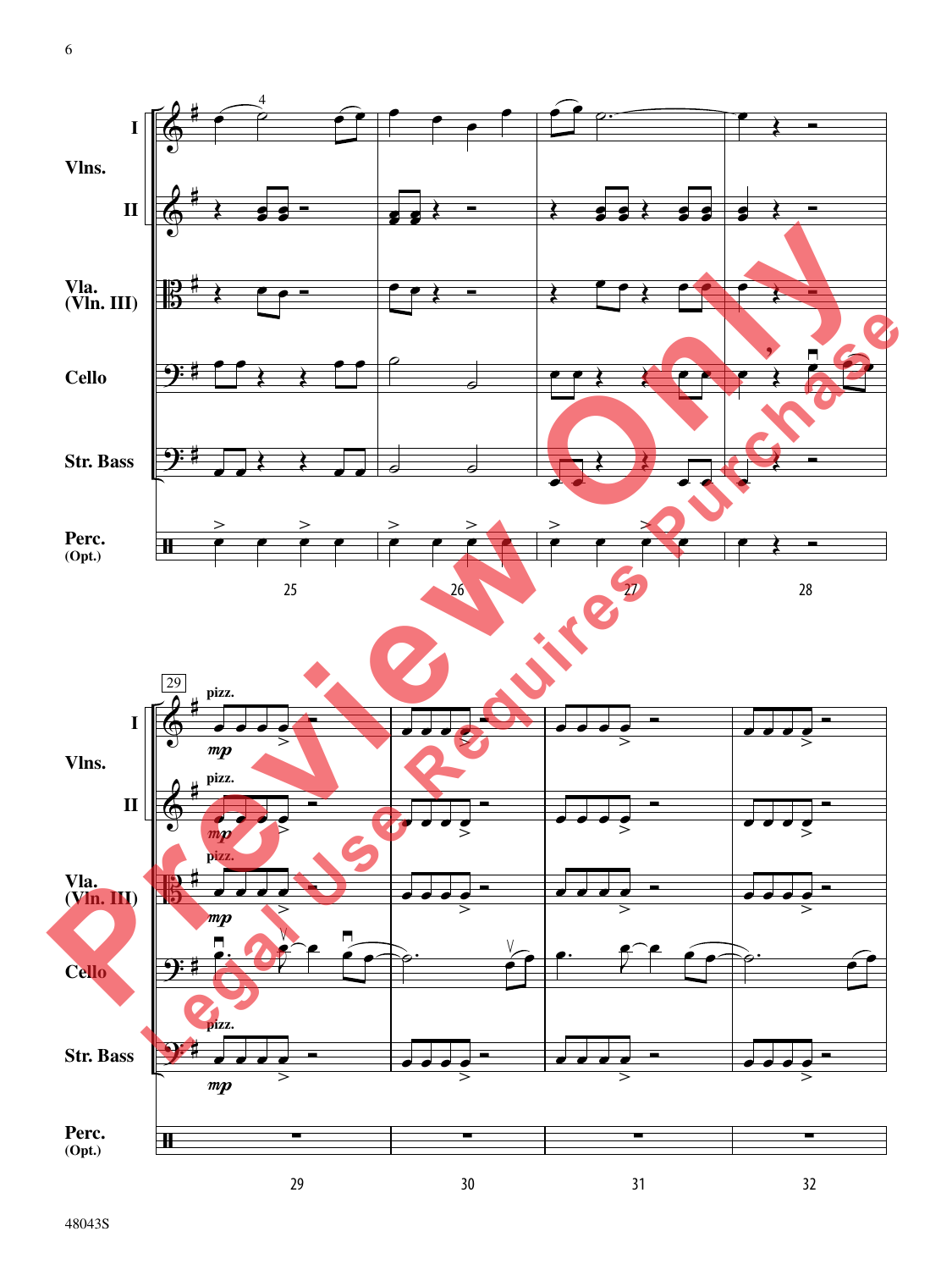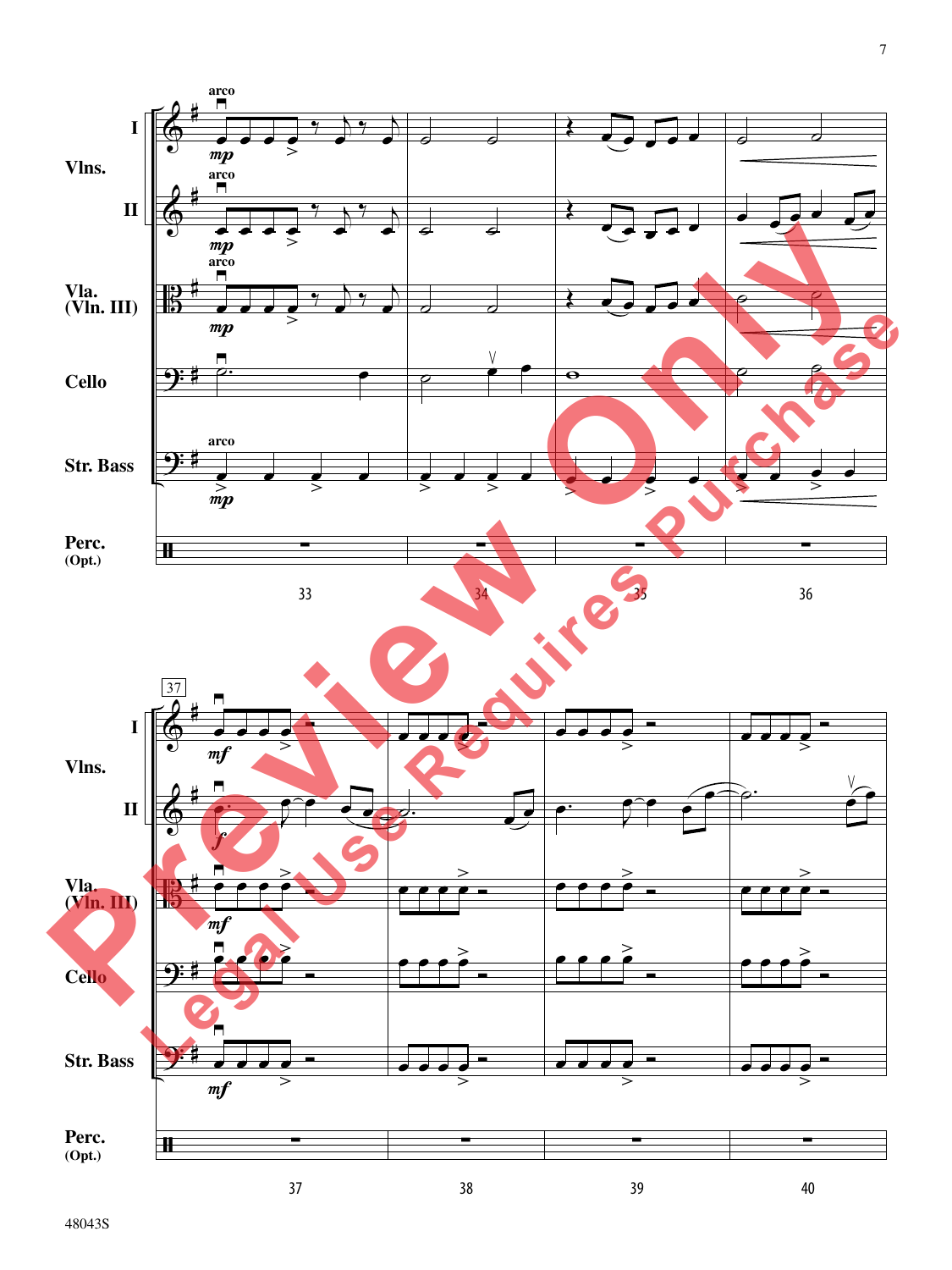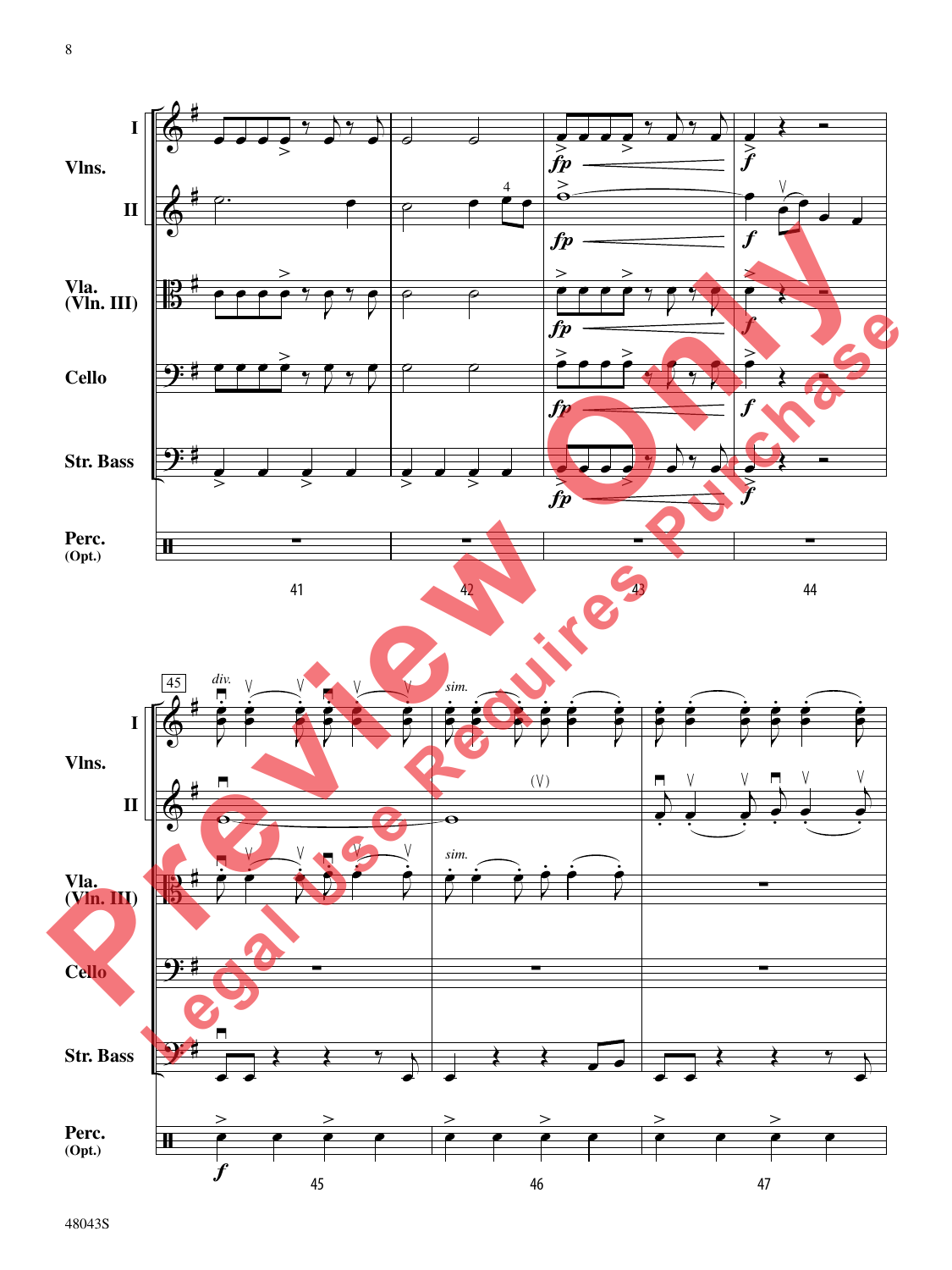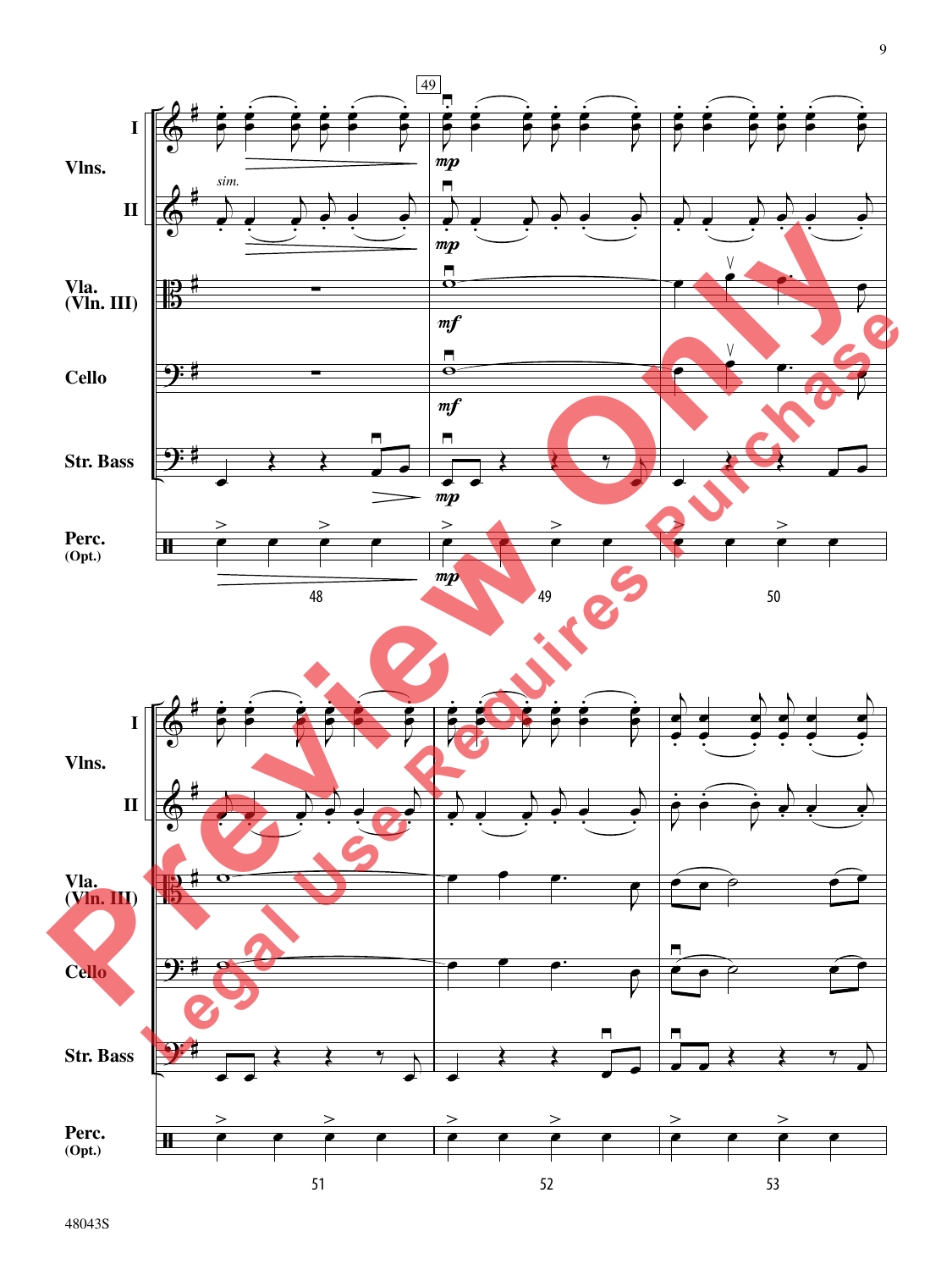

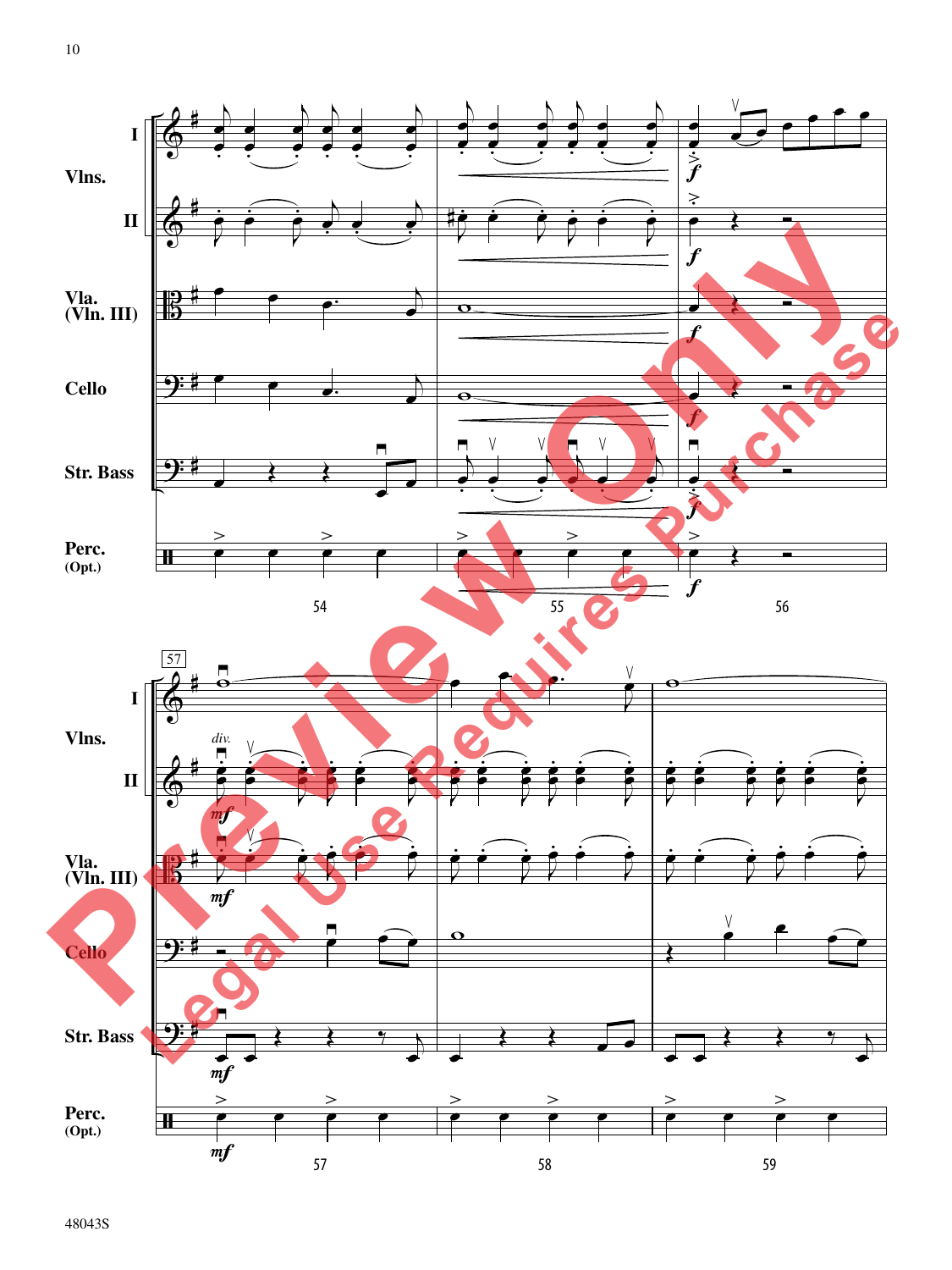

48043S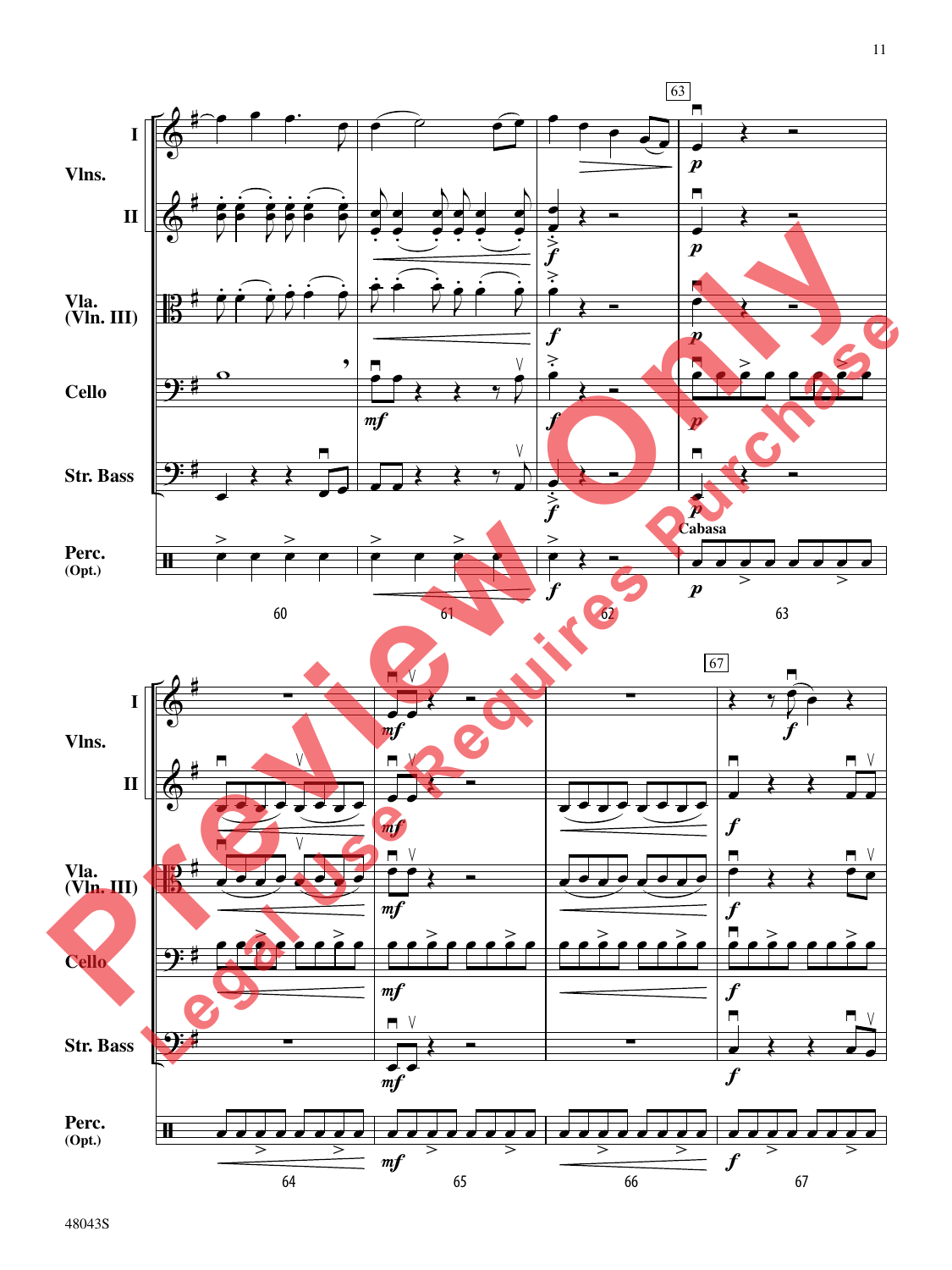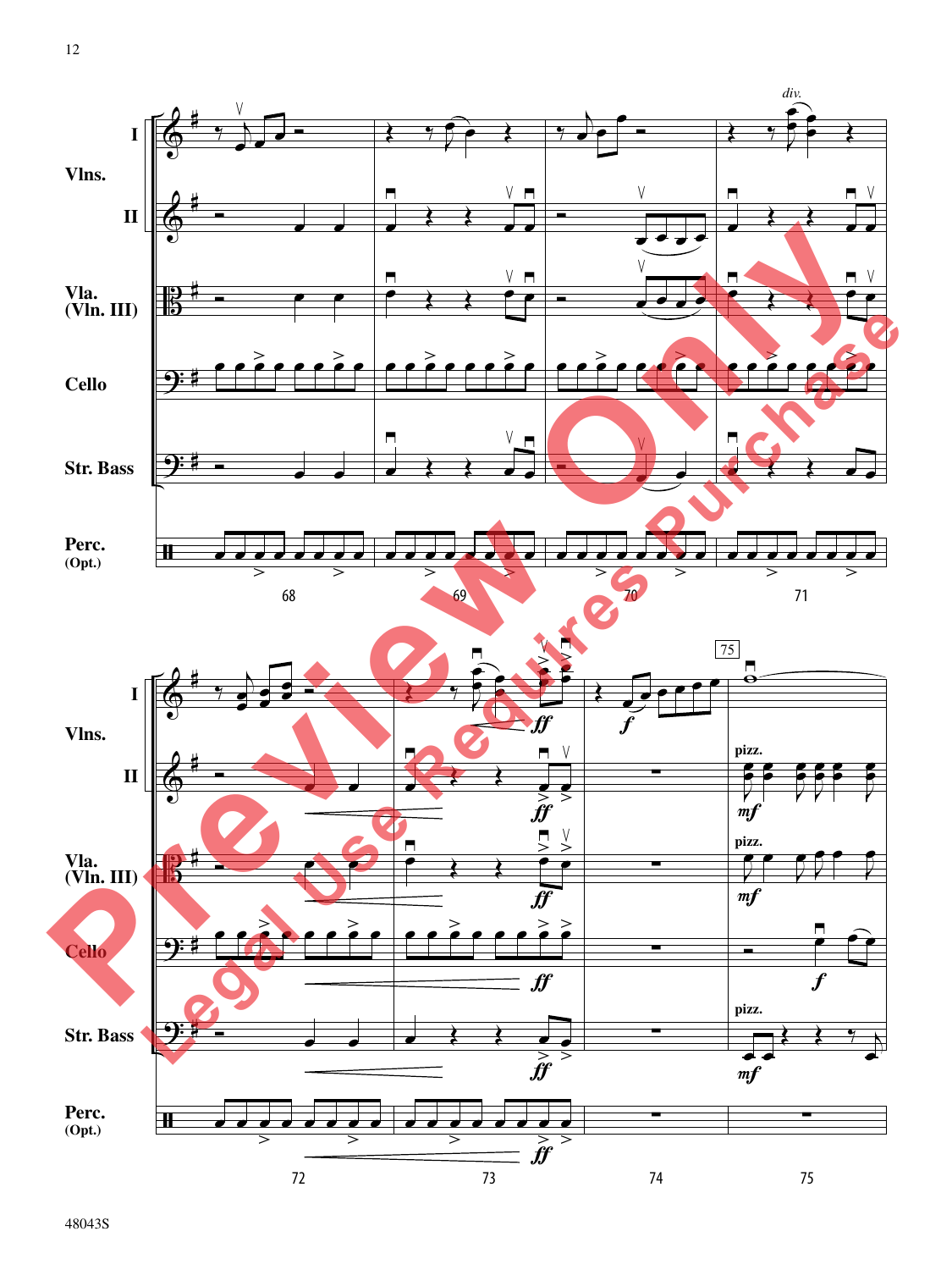